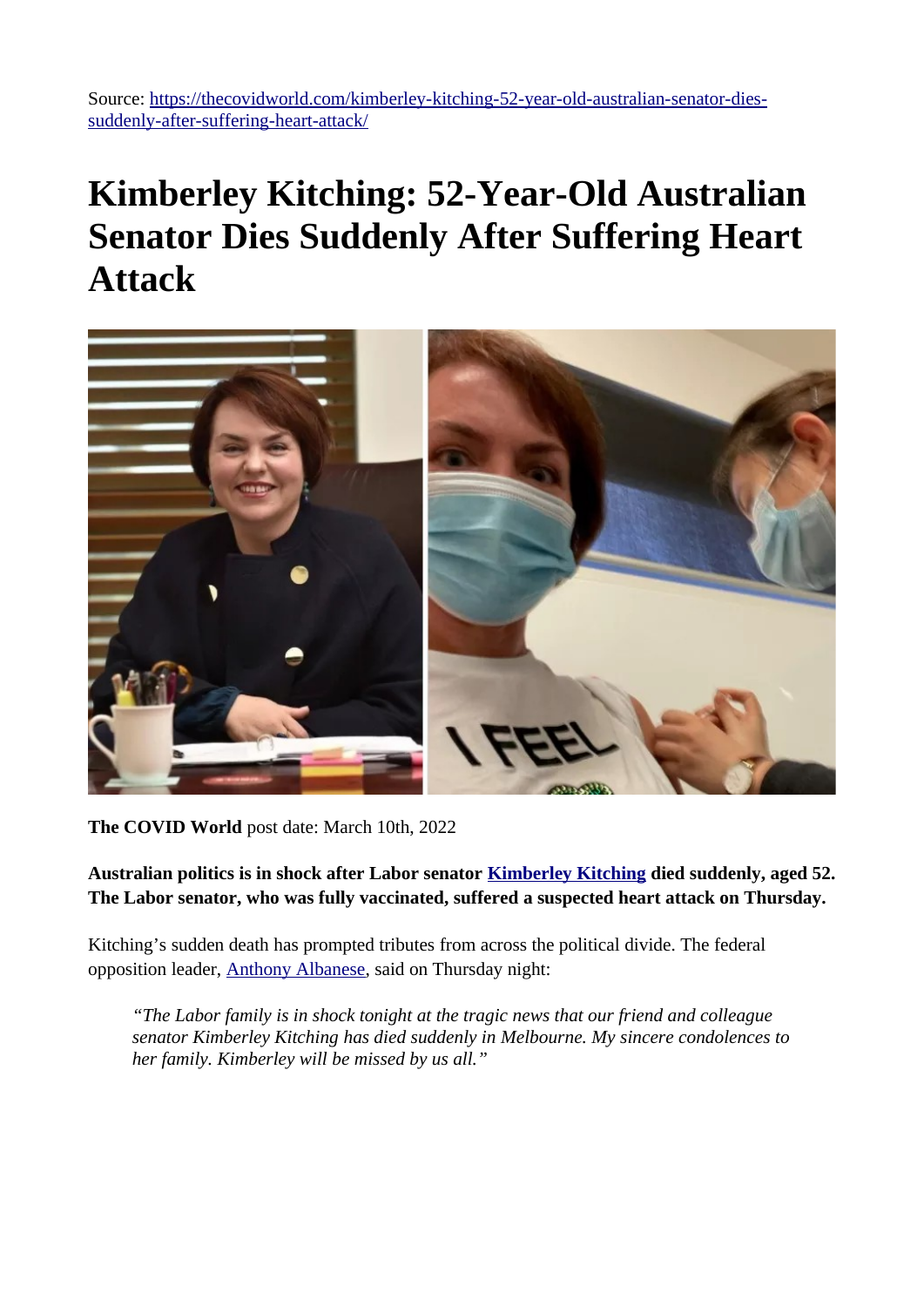

**Labor senator Kimberley Kitching in the Senate. She died suddenly on Thursday aged 52 of a suspected heart attack.**

The prime minister, Scott Morrison, also offered his condolences, describing Kitching's death as "**a deep and terrible shock**". Morrison said in a statement:

*"She demonstrated that her passion for her country was always greater than any partisan view. She clearly loved her country and it genuinely showed."*

Kitching, a Victorian senator since 2016, had posted a picture to her social media accounts in July last year showing her receiving her **second COVID shot.** Part of the [caption](https://twitter.com/kimbakit/status/1420658286483808256) of her vaccine proof photo was:

*"I feel so lucky to be fully vaccinated from corona virus as of today.*

*Please go and get it done, for your health and peace of mind, for your loved ones and your country."*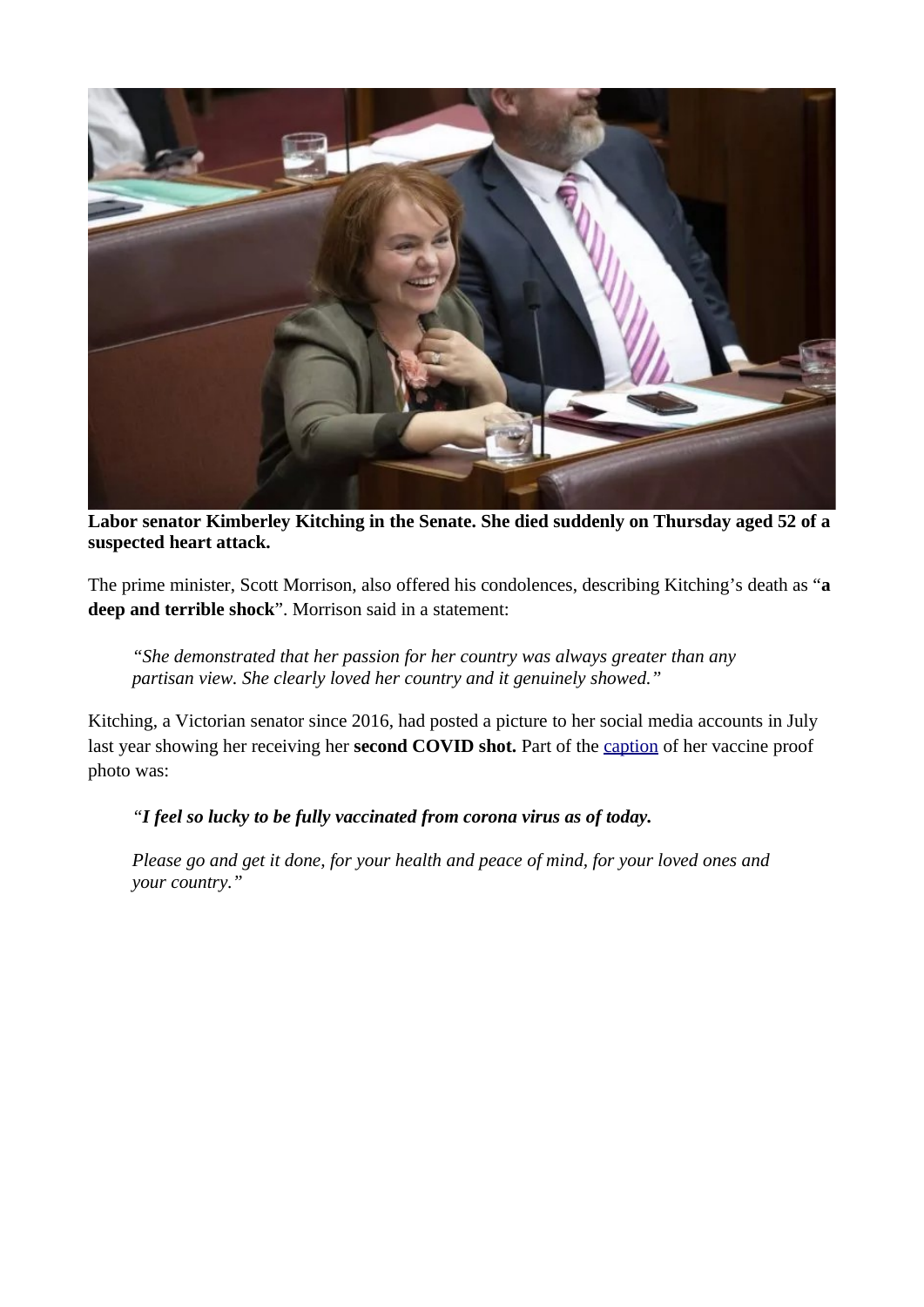

## Kimberley Kitching @kimbakit

I feel so lucky<sup>3</sup> to be fully vaccinated from corona virus as of today. Thank you to Nurse Janet for being so nice.

Please go and get it done, for your health and peace of mind, for your loved ones and your country. #auspol #luckycountry



 $\cdots$